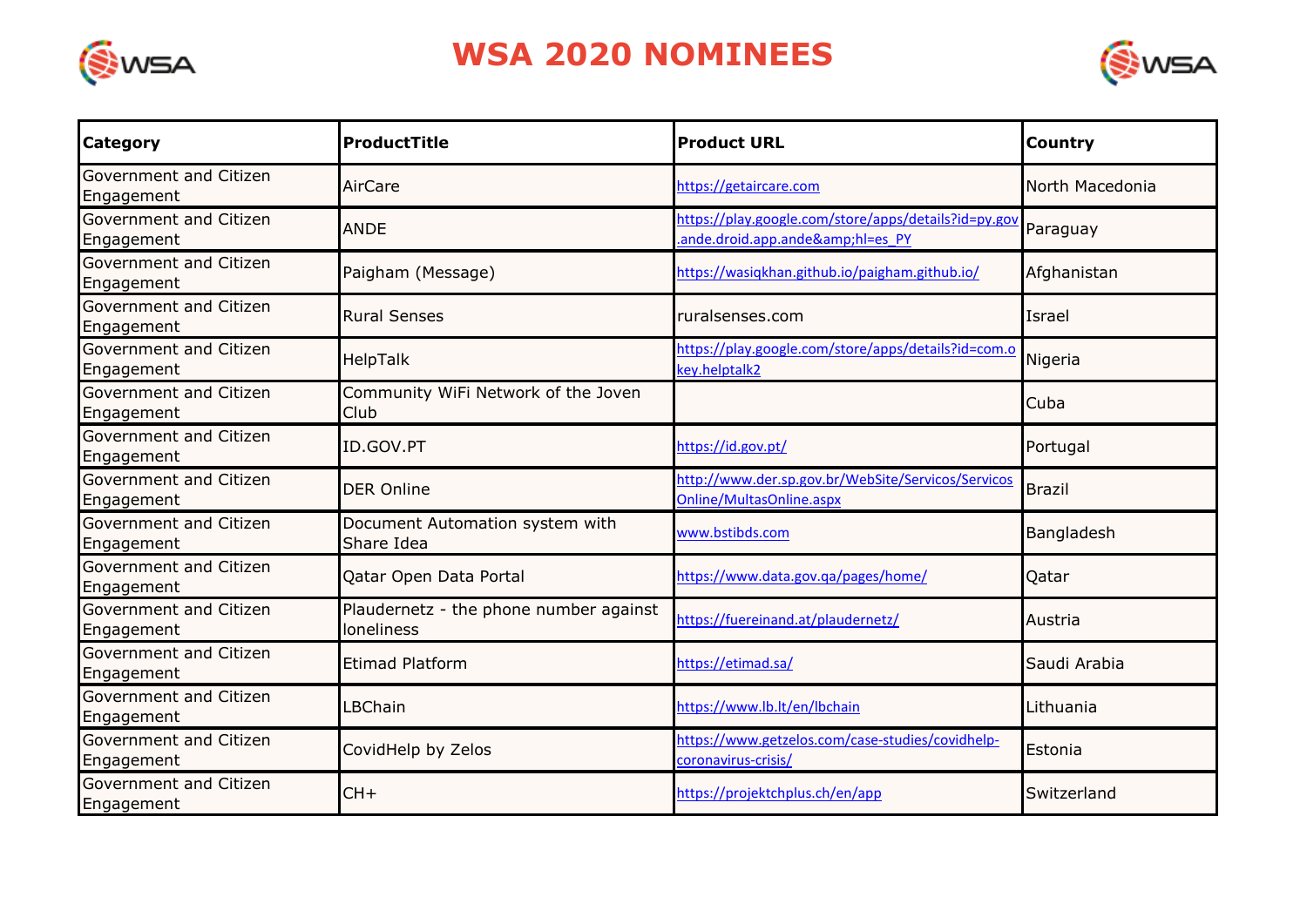

## **WSA 2020 NOMINEES**



| Government and Citizen<br>Engagement | <b>PERC</b>                                                  | https://www.perccanada.ca/                                                    | Canada    |
|--------------------------------------|--------------------------------------------------------------|-------------------------------------------------------------------------------|-----------|
| Government and Citizen<br>Engagement | City Manager                                                 | https://citymanager.online/                                                   | Romania   |
| Government and Citizen<br>Engagement | OS City Govstore Platform                                    | https://os.city/platform                                                      | Mexico    |
| Government and Citizen<br>Engagement | Erato                                                        | https://erato.hr/                                                             | Croatia   |
| Government and Citizen<br>Engagement | Ipification                                                  | https://www.ipification.com                                                   | China     |
| Government and Citizen<br>Engagement | Hoplr                                                        | https://www.hoplr.com/                                                        | Belgium   |
| Government and Citizen<br>Engagement | My first salary                                              | https://mojaprvaplata.gov.rs/                                                 | Serbia    |
| Government and Citizen<br>Engagement | <b>SEMA</b>                                                  | https://www.talktosema.org/                                                   | Uganda    |
| Government and Citizen<br>Engagement | <b>DAATA IN SECONDS</b>                                      | http://www.dasec.africa                                                       | Morocco   |
| Government and Citizen<br>Engagement | <b>JUDY</b>                                                  | https://www.judy.legal                                                        | Ghana     |
| Government and Citizen<br>Engagement | Mining and Mineral Production Monitoring<br>Solution (mmPro) | https://mmpro.aasait.com/app                                                  | Sri Lanka |
| Government and Citizen<br>Engagement | Colibri                                                      | http://colibri.veeduriadistrital.gov.co/                                      | Colombia  |
| Government and Citizen<br>Engagement | Open and e-government agenda for<br>Guatemala                | https://transparencia.gob.gt/                                                 | Guatemala |
| Government and Citizen<br>Engagement | Asefni                                                       | http://www.asefni.com                                                         | Algeria   |
| Government and Citizen<br>Engagement | Entrepreneurial Spirit into our Schools                      | https://www.unternehmergeist-macht-<br>schule.de/DE/Startseite/home node.html | Germany   |
| Government and Citizen<br>Engagement | Ugloo Campaign                                               | https://www.facebook.com/uglooo                                               | Mongolia  |